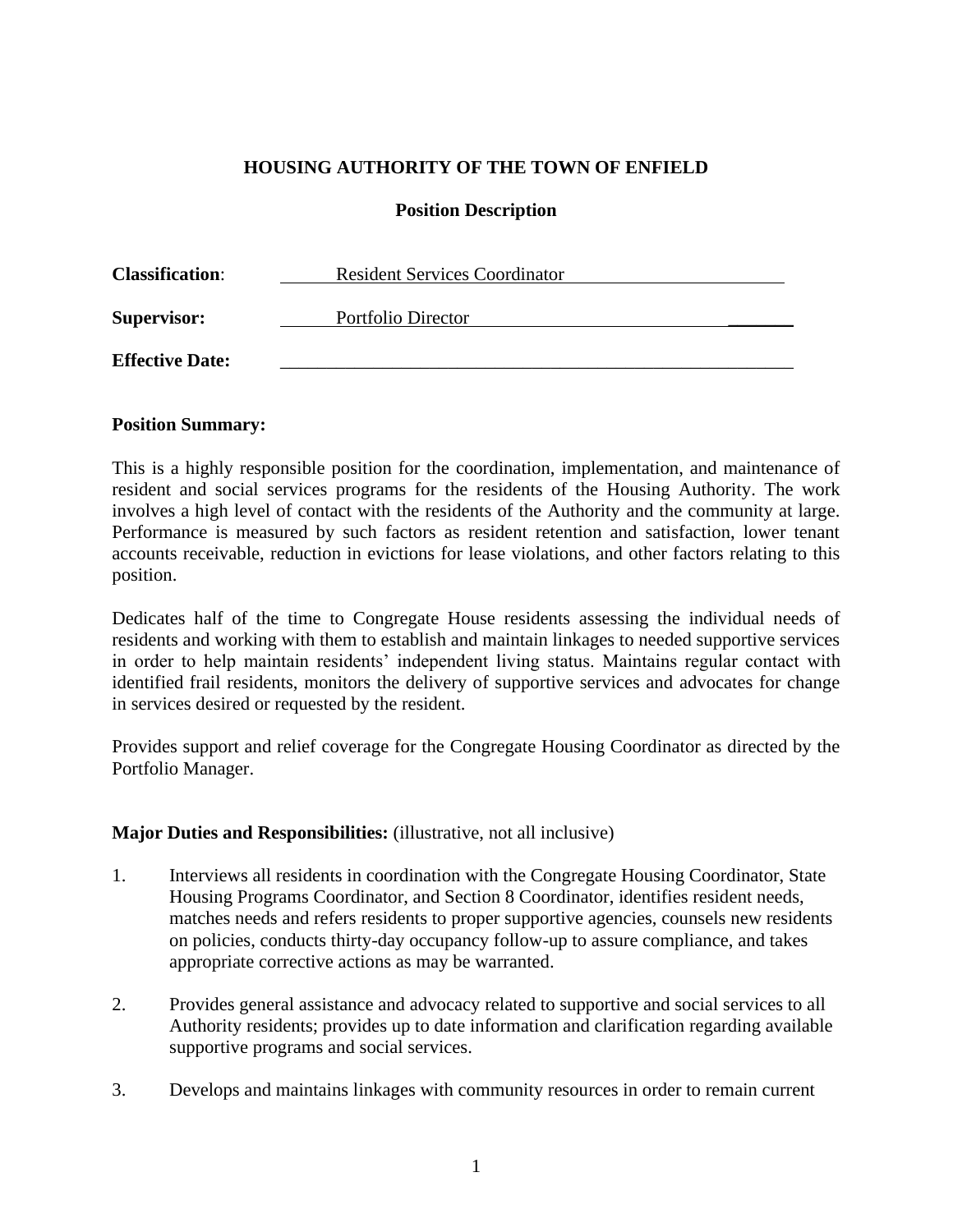regarding information and services available to address resident needs.

- 4. Acts as liaison with local care providers and hospitals to ensure successful discharge from care facilities and return transition of residents to their apartments.
- 5. Works cooperatively with residents and their families when planning for relocation to a nursing home or long-term care facility is required.
- 6. Promotes a positive social climate that fosters residents' psychosocial well being by developing, implementing and monitoring educational and therapeutic programs for resident participation.
- 7. Provides assistance in resolution of inter-resident conflicts and resident-family difficulties.
- 8. Plans and conducts training for Authority employees to educate staff regarding the elderly, disabled and other residents the Authority serves (i.e., normative aging process, aging in place, handicap accessibility, etc), programs established to address the needs of residents, and available community supportive services.
- 9 Schedules and makes follow-up home visits to residents where problems concerning adherence to Authority policies are detected, and counsel residents as required.
- 10. Assesses resident needs and makes social service agency referrals as deemed appropriate.
- 11*.* Monitors and responds to resident complaints, disputes and noted problems in order to make resolutions, and maintains a quality living environment.
- 12. Monitors activities within Authority properties and reports unusual, unsafe, illegal and unhealthy situations observed to appropriate personnel or other agencies depending on the nature of the situation observed.
- 13. Publishes monthly newsletter for residents.
- 14. Monitors violations of lease provisions and Authority policies and reports noted violations to the appropriate functional area.
- 15. Develops and works with others to establish Family Self-Sufficiency, Homeownership, and other "quality of life enhancement" programs.
- 16. Plans and implements resident activities in the area of self improvement, education attainment, employment opportunities, recreational activities for adults and youth, drug awareness and education, and general housekeeping.
- 17. Develops and implements social programs for all residents.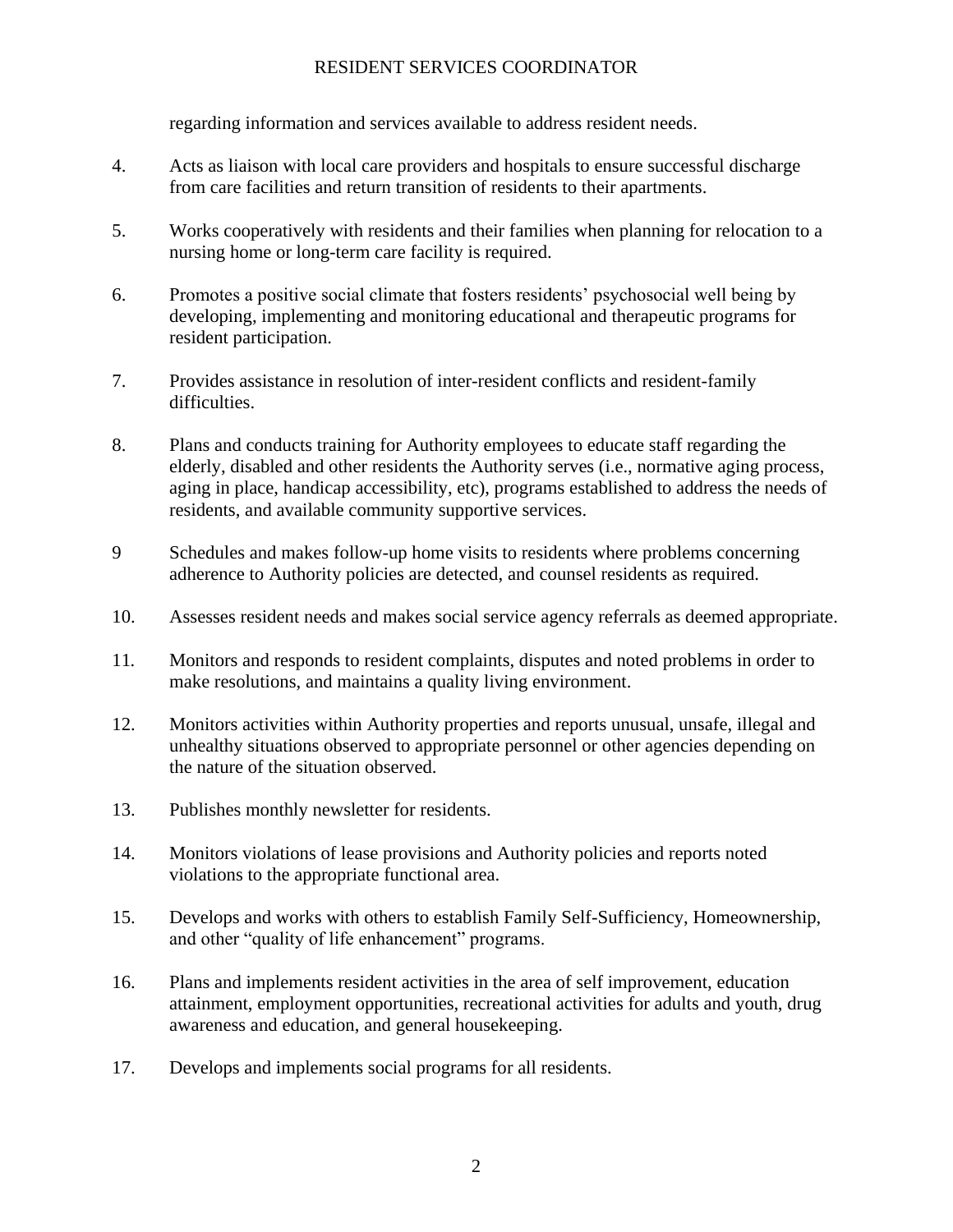- 18. Counsels residents in the area of finance, budgeting, housekeeping, parenting, medication, drug/alcohol abuse, personal security, and other areas of interest to residents.
- 19. Provides support and relief coverage for the Congregate Housing Coordinator as directed by the Portfolio Manager.
- 20. Provides support to the Moderate-Rental and Elderly Housing Programs as directed by the Portfolio Manager.
- 21. Identifies grant and other funding opportunities for resident programs, coordinates with the Portfolio Manager, and prepares grant/funding applications as directed.
- 22. Performs other duties as assigned by the Portfolio Manager.

# **Required Knowledge, Skills and Abilities:**

- 1. Knowledge of the general operations and procedures of a Public Housing Authority (PHA).
- 2. Knowledge of the purposes, policies, and regulations of the Housing Authority as established by the Board of Commissioners.
- 3. Knowledge of the local, state, and federal laws governing public, congregate, elderly, moderate rental and other subsidized housing programs.
- 4. Knowledge of community/social services available locally and through local, state, and federal agencies and/or funding sources.
- *5.* Knowledge of social trends and economic conditions and their application to overall community service programs, and knowledge of the sources and availability of information relating to social services with the ability to secure the confidence and cooperation of other public agencies.
- 6. Knowledge of report preparation techniques and procedures and a demonstrated ability to prepare and evaluate professional and technical reports, grant applications, and other documents.
- 7. Knowledge of modern office equipment including copiers, personal computers, calculators, facsimile machines, telephone systems etc.
- 8. Ability to understand, act on, and interpret policies, regulations, and procedures as set forth by the Housing Authority, State and HUD.
- 9. Ability to work independently under broad guidance.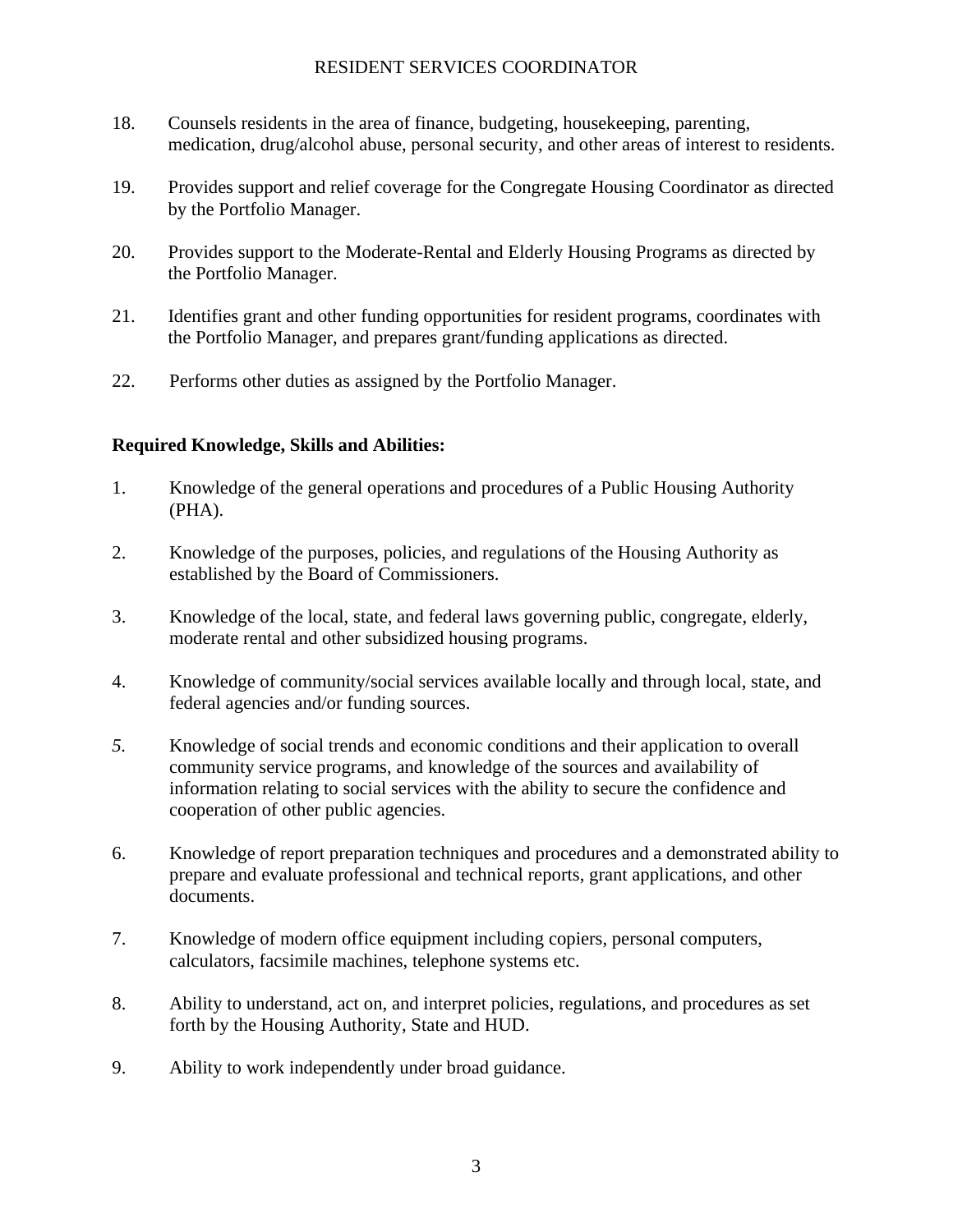- 10. Ability to prepare and present ideas in a clear and concise manner, both orally and in writing.
- 11. Ability to evaluate and disseminate factual information and develop proposals to promote solutions to resident educational, social, recreational and civic problems.
- 12. Ability to establish and maintain effective working relationships with co-workers, vendors, consultants, contractors, residents, and local, state, and federal officials; ability to communicate with people from a broad range of socio-economic backgrounds.
- 13. Computer literate with word processing and electronic spreadsheet experience.
- 14. Respect and empathy for low-income families.
- 15. Ability to speak in public and to present ideas and information in a clear and concise manner.
- 16. Ability to effectively plan and organize resident meetings, public hearings, community activities and large social events.
- 17. Ability to deal tactfully and effectively with residents and the general public.

## **Physical Nature of the Position**

Position requires the following physical abilities:

- 1. Ability to sit, stand, or walk for extended periods
- 2. Ability to communicate orally and in writing
- 3. Ability to carry, handle, and move file folders, pens, and other common, light office materials
- 4. Ability to physically operate a variety of automated office machines, including computers, copiers, printers facsimile machines, telephone, etc.
- 5. Ability to read housing publications and related materials
- 6. Ability to physically inspect units, grounds, and common areas; such inspections may involve climbing, kneeling, crouching, and/or stooping

Position may be exposed to the following on a regular basis:

- 1. Verbal abuse
- 2. Odors
- 3. Vision strain
- 4. Noise
- 5. Airborne particles
- 6. Repetitive motion